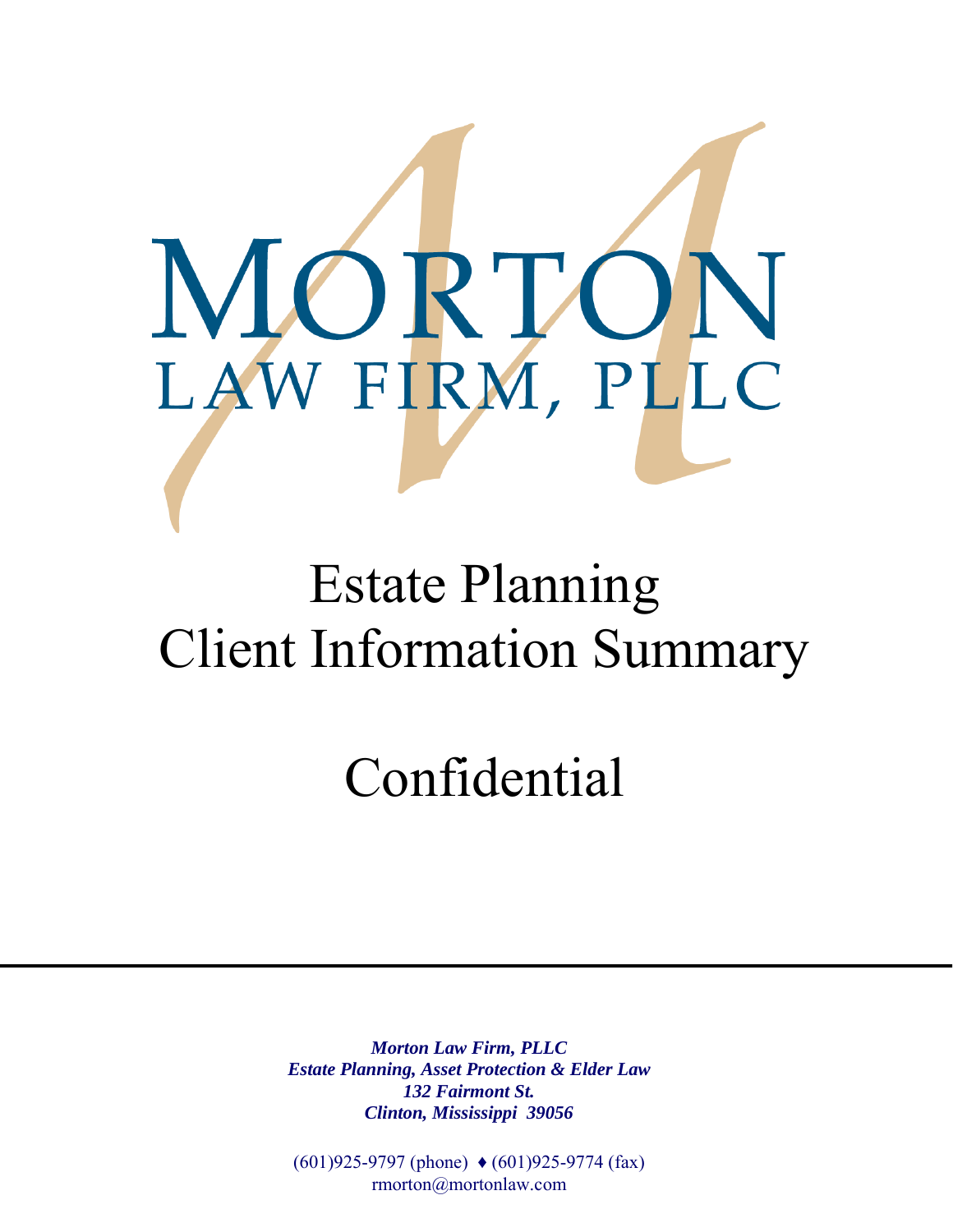### **STEP**

**1** 

### **SIMPLE BACKGROUND INFORMATION**

The information you provide in this section provides us with important objective information about you, your age, marital status, where you live, and how best to communicate with you.

### **Husband's Information**

| Full Legal Name                                                                                                                                    | (Name most often used to title property and accounts) |    |                                                   |                                                         |  |
|----------------------------------------------------------------------------------------------------------------------------------------------------|-------------------------------------------------------|----|---------------------------------------------------|---------------------------------------------------------|--|
| Also Known As                                                                                                                                      |                                                       |    |                                                   |                                                         |  |
|                                                                                                                                                    |                                                       |    | (Other names used to title property and accounts) |                                                         |  |
|                                                                                                                                                    |                                                       |    |                                                   |                                                         |  |
|                                                                                                                                                    |                                                       |    |                                                   |                                                         |  |
|                                                                                                                                                    |                                                       |    |                                                   |                                                         |  |
|                                                                                                                                                    |                                                       |    |                                                   |                                                         |  |
|                                                                                                                                                    |                                                       |    |                                                   |                                                         |  |
|                                                                                                                                                    |                                                       |    |                                                   |                                                         |  |
|                                                                                                                                                    |                                                       |    |                                                   |                                                         |  |
| <b>Wife's Information</b>                                                                                                                          |                                                       |    |                                                   |                                                         |  |
| Full Legal Name                                                                                                                                    |                                                       |    |                                                   |                                                         |  |
|                                                                                                                                                    | (Name most often used to title property and accounts) |    |                                                   |                                                         |  |
|                                                                                                                                                    |                                                       |    | (Other names used to title property and accounts) |                                                         |  |
|                                                                                                                                                    |                                                       |    |                                                   |                                                         |  |
|                                                                                                                                                    |                                                       |    |                                                   |                                                         |  |
|                                                                                                                                                    |                                                       |    |                                                   |                                                         |  |
|                                                                                                                                                    |                                                       |    |                                                   |                                                         |  |
|                                                                                                                                                    |                                                       |    |                                                   |                                                         |  |
| E-mail Address                                                                                                                                     |                                                       |    |                                                   | It is okay to communicate with me via my E-mail address |  |
|                                                                                                                                                    |                                                       |    |                                                   |                                                         |  |
|                                                                                                                                                    |                                                       |    |                                                   |                                                         |  |
| Have you ever lived in any of the following states: Arizona, California, Idaho, Louisiana, Nevada, New Mexico, Texas,<br>Washington, or Wisconsin? | Yes<br><b>No</b>                                      |    |                                                   |                                                         |  |
| Are either of your parents still living? Yes                                                                                                       | No                                                    |    |                                                   |                                                         |  |
| Are either of your grandparents still living?                                                                                                      | Yes                                                   | No |                                                   |                                                         |  |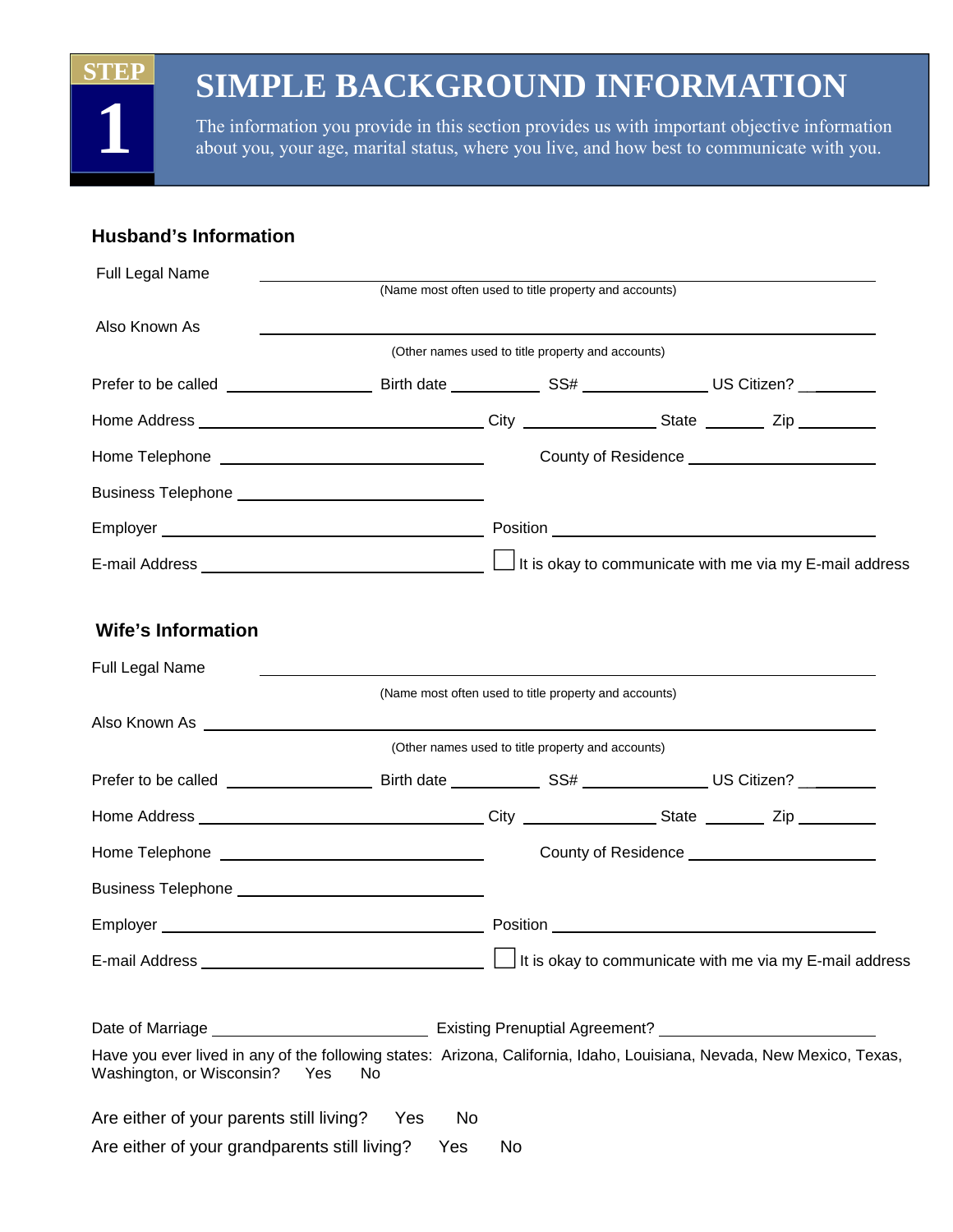### **POTENTIAL "INDIVIDUAL" BENEFICIARIES**

Identify those children and/or other family members who are most likely a possible beneficiary of your estate. Please use full legal names. Note: Listing a person in this section is not a firm indication of your decision to provide for a particular individual. Rather, it is simply a means of identifying individuals for discussion purposes. (Insert additional sheets, if necessary)

**Special Note When Identifying Children:** For "Children" use "JT" if both spouses are the parents, "H" if husband is the parent, "W" if wife is the parent, "S" if a single parent.

| Name/Address/Telephone Number                                                                                              | <b>Birth date</b> | Relationship |
|----------------------------------------------------------------------------------------------------------------------------|-------------------|--------------|
| 1<br><u> 1989 - Johann Barn, amerikansk politiker (</u>                                                                    |                   |              |
|                                                                                                                            |                   |              |
| 2                                                                                                                          |                   |              |
| 3                                                                                                                          |                   |              |
|                                                                                                                            |                   |              |
| 4<br><u> 1989 - Johann Barn, mars ann an t-Amhain an t-Amhain an t-Amhain an t-Amhain an t-Amhain an t-Amhain an t-Amh</u> |                   |              |
| 5                                                                                                                          |                   |              |
|                                                                                                                            |                   |              |

Does any potential beneficiary have any potential problems with drug or alcohol abuse? Yes No

Are you concerned with any potential beneficiary's ability to handle/manage money? Yes No

Are you concerned with your children's ability to get along with one another? Yes No

Are their problems/concerns relative to your relationship with your children (or spouse's children)? Yes No

Have any of your children suffered a divorce? Yes No

 **STEP** 

**2** 

Does any potential beneficiary have special educational, medical or physical needs, or receive governmental benefits? Yes No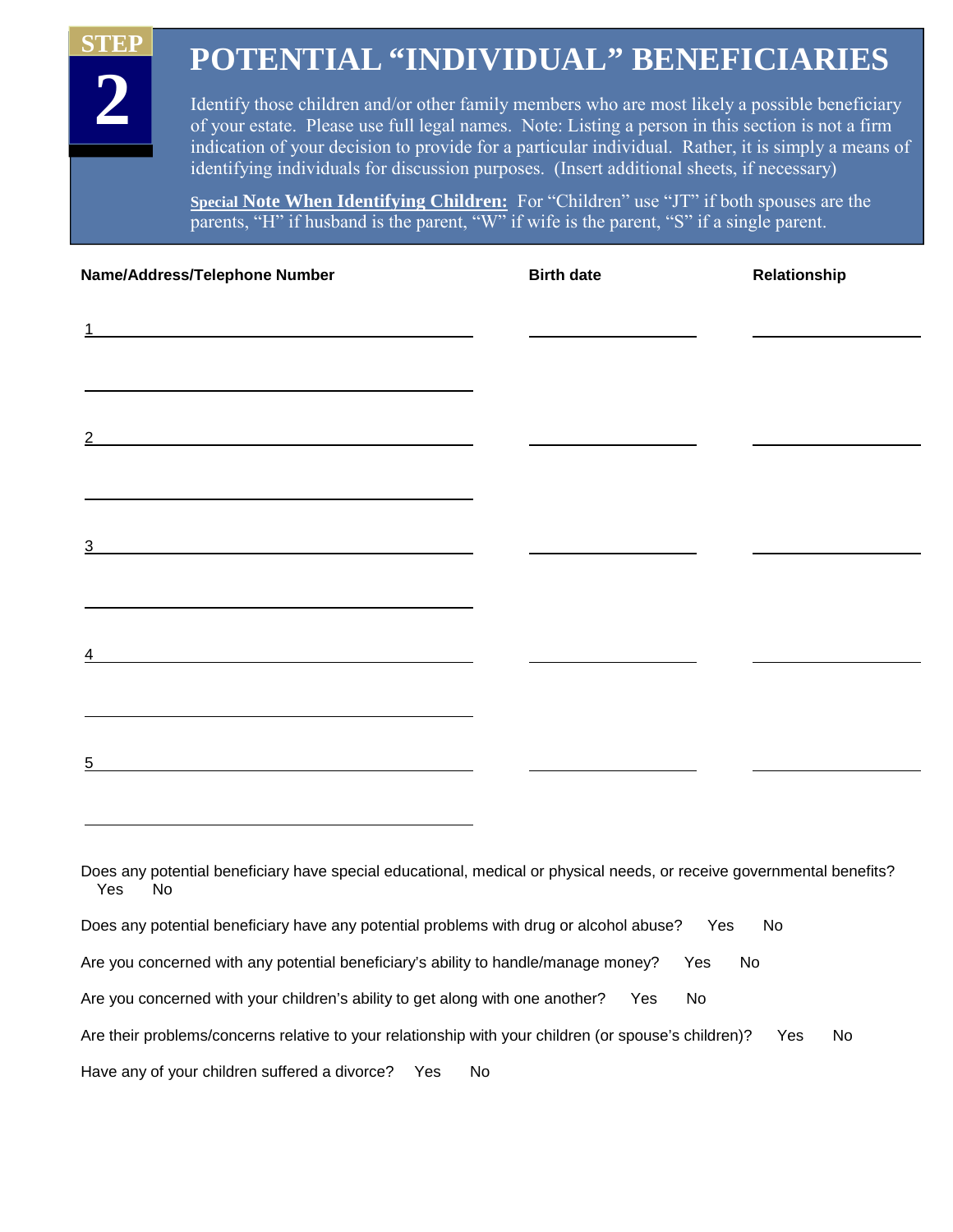### **POTENTIAL "CHARITABLE" BENEFICIARIES STEP 3**

Many, but not all, of our clients desire to direct a portion of their estate toward charities or other non-profit organizations. Whether it is your church, college, social club, favorite philanthropy, you may have the same desires. Take a moment and contemplate whether you would ever include such a bequest within your legacy plan. Note: Listing a particular organization in this section is not a firm indication of your decision to make a bequest. Rather, it is simply a means of identifying charity or non-profit for discussion purposes.

**Name of Charity or Non-Profit Charity Address Address Address Address Address Address Address Address Address Address Address Address Address Address Address Address Address Address Address Address Address Address Address** 

| <u> 1989 - Johann Harry Barn, mars ar breist fan de Amerikaanske kommunent fan de Amerikaanske kommunent fan de A</u>                  |  |
|----------------------------------------------------------------------------------------------------------------------------------------|--|
|                                                                                                                                        |  |
| $\mathcal{P}$<br><u> 1989 - Johann Harry Harry Harry Harry Harry Harry Harry Harry Harry Harry Harry Harry Harry Harry Harry Harry</u> |  |
|                                                                                                                                        |  |
| ว<br><u> 1989 - Johann Barbara, martin a</u>                                                                                           |  |
|                                                                                                                                        |  |
|                                                                                                                                        |  |
|                                                                                                                                        |  |

## **STEP 4**

### **PEOPLE WHO ADVISE YOU**

Your various advisors play a key role in the establishment of your estate plan. By way of example, your financial advisor and life insurance agent may need to be contacted to confirm and/or change beneficiary designations and titling of accounts. Your accountant many need to be consulted relative to income tax matters. And your physician should be informed of any health care directives you establish.

| <b>Name</b>                                                                                                                                                                                                                         | <b>Telephone</b> |
|-------------------------------------------------------------------------------------------------------------------------------------------------------------------------------------------------------------------------------------|------------------|
|                                                                                                                                                                                                                                     |                  |
| Financial Advisor <b>Example 2018</b> 2019 12:00:00 12:00:00 12:00:00 12:00:00 12:00:00 12:00:00 12:00:00 12:00:00 12:00:00 12:00:00 12:00:00 12:00:00 12:00:00 12:00:00 12:00:00 12:00:00 12:00:00 12:00:00 12:00:00 12:00:00 12:0 |                  |
|                                                                                                                                                                                                                                     |                  |
|                                                                                                                                                                                                                                     |                  |
|                                                                                                                                                                                                                                     |                  |
|                                                                                                                                                                                                                                     |                  |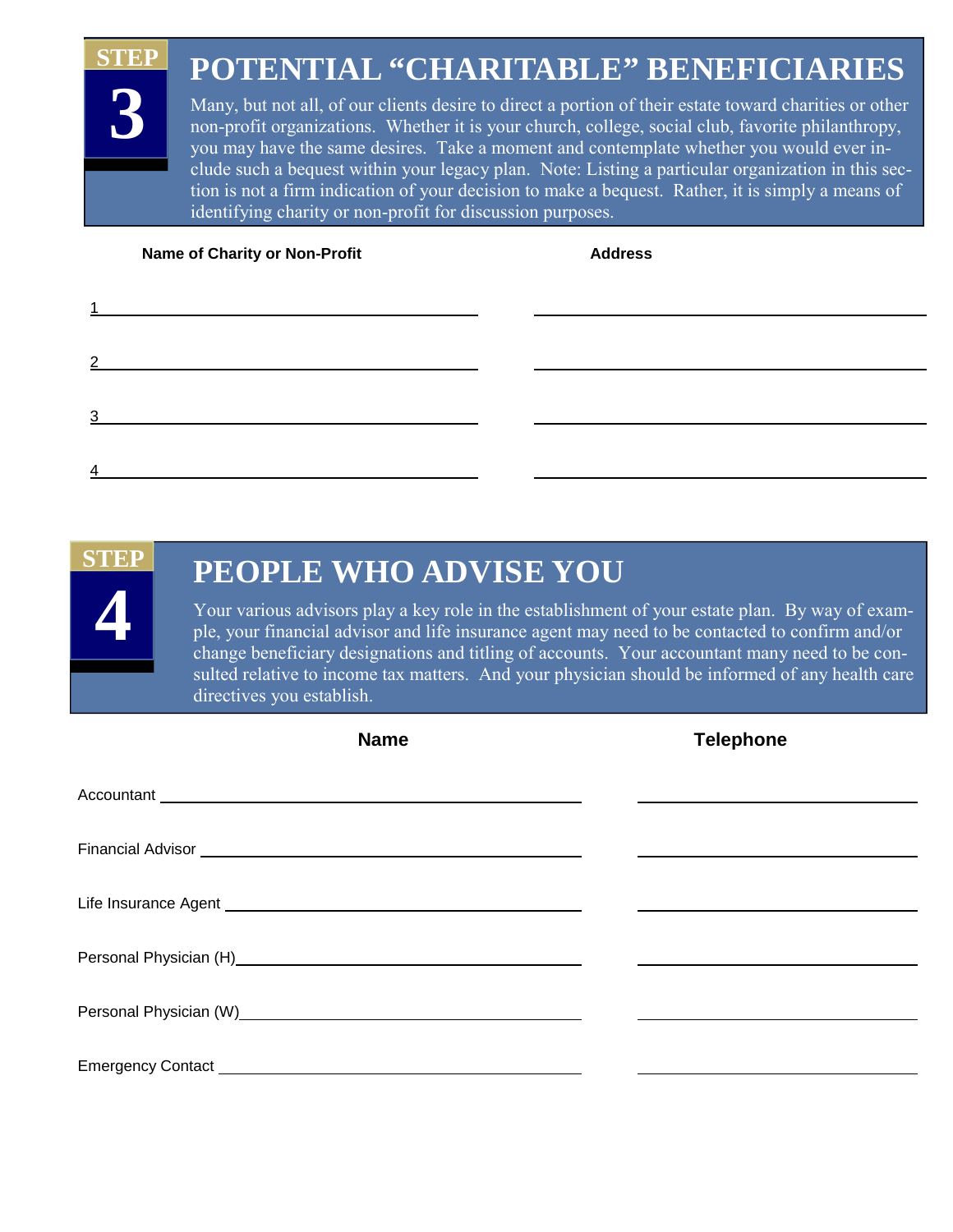**STEP** 

**5** 

### **CONCERNS & ANXIETIES**

Our objective is to assist clients in identifying their concerns and anxieties. All too often in the planning process, a client will discover that there are other, more pressing concerns than the one that caused them to begin the planning process. Please review the following risks that we frequently hear from clients, identify those risks of which you are concerned, and provide us with some sense about how concerned you are with that particular risk. This information will assist us in focusing our conversations toward the issues that are the most pressing to you.

#### **Level of Concern (if any)**

| <b>Tax Concerns</b>                                                                                                                                                 | <b>None</b> | Low | <b>Medium</b> | High |
|---------------------------------------------------------------------------------------------------------------------------------------------------------------------|-------------|-----|---------------|------|
|                                                                                                                                                                     |             |     |               |      |
|                                                                                                                                                                     |             |     |               |      |
| Risk of unnecessary income taxes being paid on investment assets                                                                                                    |             |     |               |      |
| <b>Family Concerns</b>                                                                                                                                              |             |     |               |      |
| Risk of persons other than those we select will gain custody of any minor children.                                                                                 |             |     |               |      |
| Risk of a child or other beneficiary losing his or her inheritance to creditors,                                                                                    |             |     |               |      |
| Risk of a child or other beneficiary losing his or her inheritance due to                                                                                           |             |     |               |      |
| Risk that upon the death of a child or other beneficiary, any inheritance<br>received by that person might pass to a spouse (who may later remarry)                 |             |     |               |      |
| Risk that an inheritance passing to a minor child or grandchild might be<br>squandered or stolen by the person in charge of managing the money                      |             |     |               |      |
| Risk that an inheritance received by a child or other beneficiary who has a<br>disability would render them ineligible for governmental benefits                    |             |     |               |      |
| Risk that assets left to your spouse (whether by virtue of joint tenancy or by will)<br>might not pass to your intended heirs as a result of your spouse remarrying |             |     |               |      |
| Risk of unnecessary litigation from heirs who receive less than they think                                                                                          |             |     |               |      |
| Risk of estate passing unequally due to nature of assets owned, such                                                                                                |             |     |               |      |
| Risk that heirs will not fully appreciate the values and virtues used to                                                                                            |             |     |               |      |
| Risk that parents, who may need financial assistance, are not provided for                                                                                          |             |     |               |      |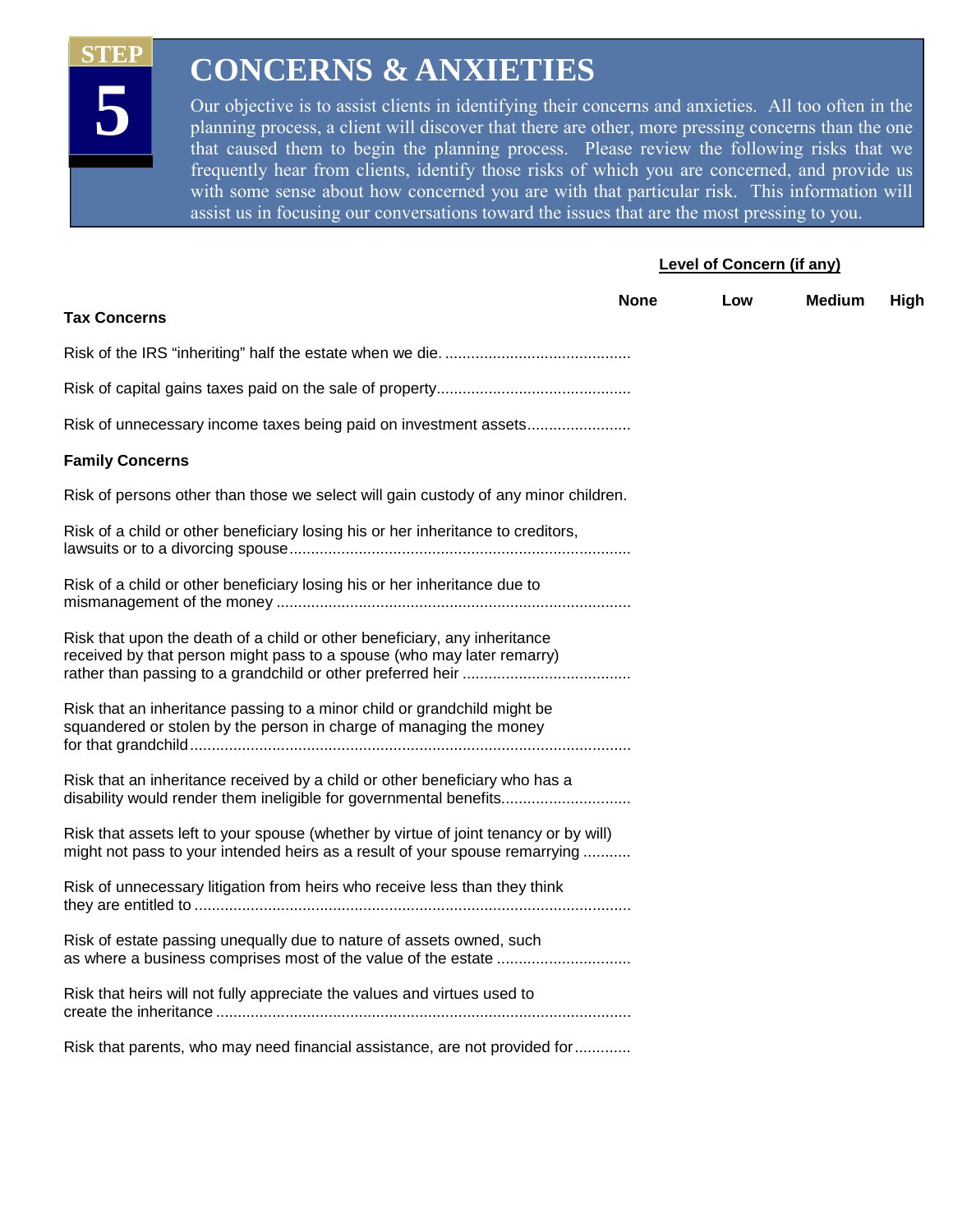**5** 

## **CONCERNS & ANXIETIES (CONTINUED)**

|                                                                                                                                                                                                                                 | Level of Concern (if any) |        |               |             |
|---------------------------------------------------------------------------------------------------------------------------------------------------------------------------------------------------------------------------------|---------------------------|--------|---------------|-------------|
|                                                                                                                                                                                                                                 | <b>None</b>               | Low    | <b>Medium</b> | <b>High</b> |
| <b>Disability Concerns</b>                                                                                                                                                                                                      |                           |        |               |             |
|                                                                                                                                                                                                                                 |                           | П      | □             | П           |
|                                                                                                                                                                                                                                 |                           | $\Box$ | $\Box$        | $\Box$      |
| Risk of unwanted efforts made to save your life if you feel that it's best to                                                                                                                                                   |                           | П      | П             | П           |
| Risk that health care personnel will not disclose health care information                                                                                                                                                       |                           | $\Box$ | $\Box$        | П           |
| Risk of an unnecessary guardianship over an incapacitated adult child in                                                                                                                                                        |                           | $\Box$ | $\Box$        | $\Box$      |
| <b>Creditor Concerns</b>                                                                                                                                                                                                        |                           |        |               |             |
|                                                                                                                                                                                                                                 |                           | П      | $\Box$        | п           |
|                                                                                                                                                                                                                                 |                           | П      | П             | П           |
| Risk that a creditor of a joint tenant may seize the jointly-owned property                                                                                                                                                     |                           | П      | П             | П           |
| <b>Post-Death Concerns</b>                                                                                                                                                                                                      |                           |        |               |             |
| Risk of unnecessary costs and delays associated with the estate passing                                                                                                                                                         |                           | $\Box$ | $\Box$        | П           |
| Risk of having to sell assets in a "fire sale" in order to create the liquidity                                                                                                                                                 |                           | П      | П             | П           |
| Risk that the person(s) charged with managing your affairs after you've<br>passed will innocently make mistakes because he or she is unaware of what<br>is required and is unaware of the personal liability for those mistakes |                           | П      | П             | П           |
|                                                                                                                                                                                                                                 |                           | П      | П             | П           |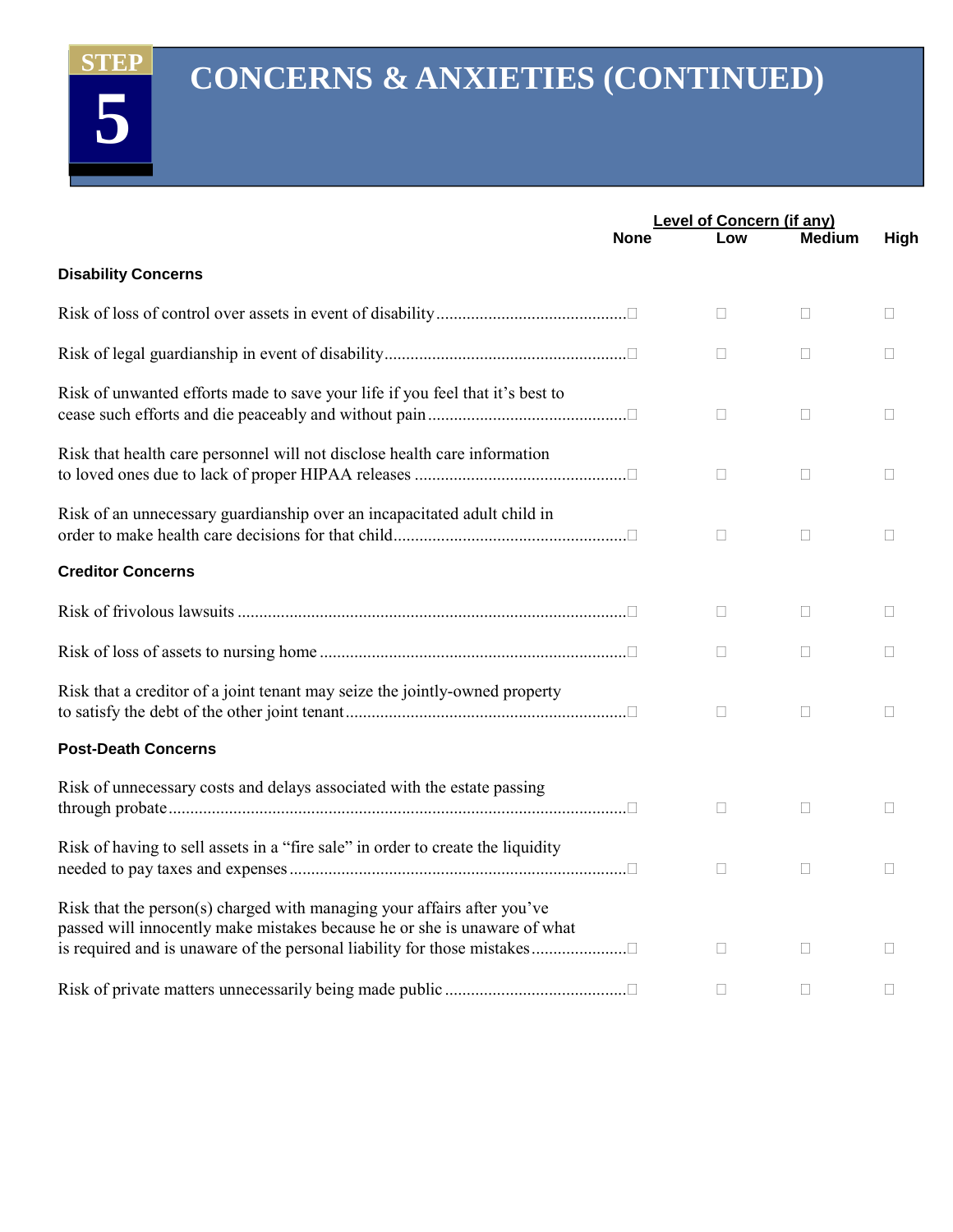**5** 

### **CONCERNS & ANXIETIES (CONTINUED)**

|                                                                                                                                                                            | Level of Concern (if any) |        |               |             |
|----------------------------------------------------------------------------------------------------------------------------------------------------------------------------|---------------------------|--------|---------------|-------------|
|                                                                                                                                                                            | <b>None</b>               | Low    | <b>Medium</b> | <b>High</b> |
| <b>Business Concerns</b>                                                                                                                                                   |                           |        |               |             |
| Risk that corporate shield will fail to protect corporate assets because corporate<br>meetings have not been held annually, corporate minutes kept, officers elected, etc. |                           |        |               |             |
| Risk of lawsuits by employees due to out-of-date or non-existent                                                                                                           |                           |        |               |             |
|                                                                                                                                                                            |                           | $\Box$ |               |             |
| Risk of unnecessary expenses associated with the sale of a business because                                                                                                |                           | П      |               |             |
| Risk of unintended financial results stemming from a Buy/Sell Agreement                                                                                                    |                           |        |               |             |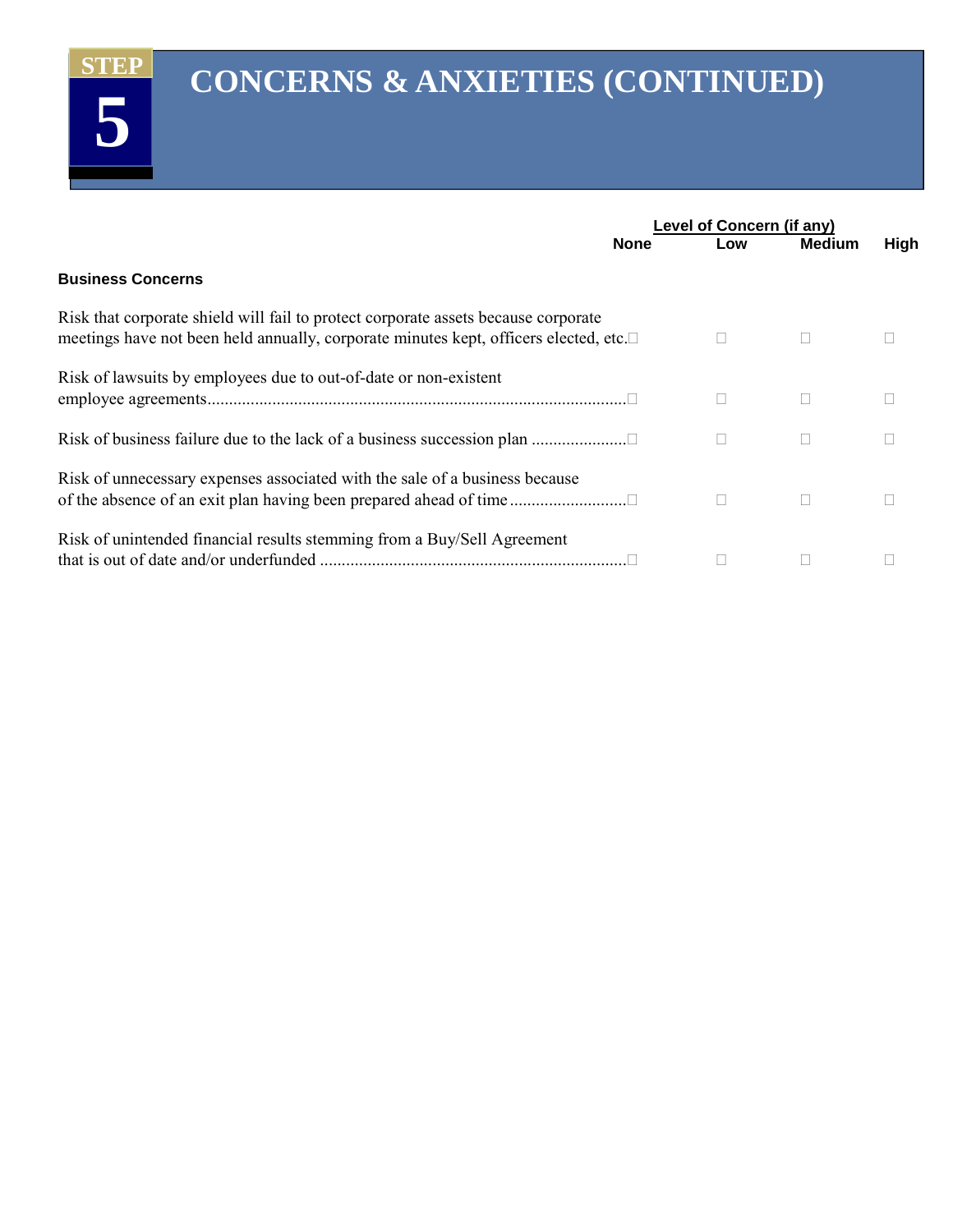### **APPOINTMENTS—PEOPLE TO ASSIST YOU STEP 6**

One of the most important aspects of any estate plan is the "appointment" of various persons to assist you and your family in times of need – particularly when death or disability strikes. These appointed "helpers" are called by different names depending on the type of estate plan you elect to implement. In this Section, we try to avoid labels. Instead, we focus on the roles these helpers play in protecting your family and your estate.

#### **Successors to You and Your Spouse**

Who will serve as guardian for your minor children (if any)?

|           |               | <b>Husband's Responses</b> | <b>Wife's Responses</b> |
|-----------|---------------|----------------------------|-------------------------|
| Guardians | First Choice  |                            |                         |
|           | Second Choice |                            |                         |

If you were incapacitated for any period of time, who would you choose to handle your financial affairs?

|                                      |               | <b>Husband's Responses</b> | <b>Wife's Responses</b> |
|--------------------------------------|---------------|----------------------------|-------------------------|
| <b>Financial</b><br><b>Successor</b> | First Choice  |                            |                         |
|                                      | Second Choice |                            |                         |

If you were (both) incapacitated for any period of time, who would you choose to make health care decisions for you?

|                  |               | <b>Husband's Responses</b> | <b>Wife's Responses</b> |
|------------------|---------------|----------------------------|-------------------------|
| Health<br>Care   | First Choice  |                            |                         |
| <b>Successor</b> | Second Choice |                            |                         |

#### If you were (both) deceased, who would you choose to administrate and distribute your estate?

|                                   |               | <b>Husband's Responses</b> | <b>Wife's Responses</b> |
|-----------------------------------|---------------|----------------------------|-------------------------|
| <b>Estate</b><br><b>Fiduciary</b> | First Choice  |                            |                         |
|                                   | Second Choice |                            |                         |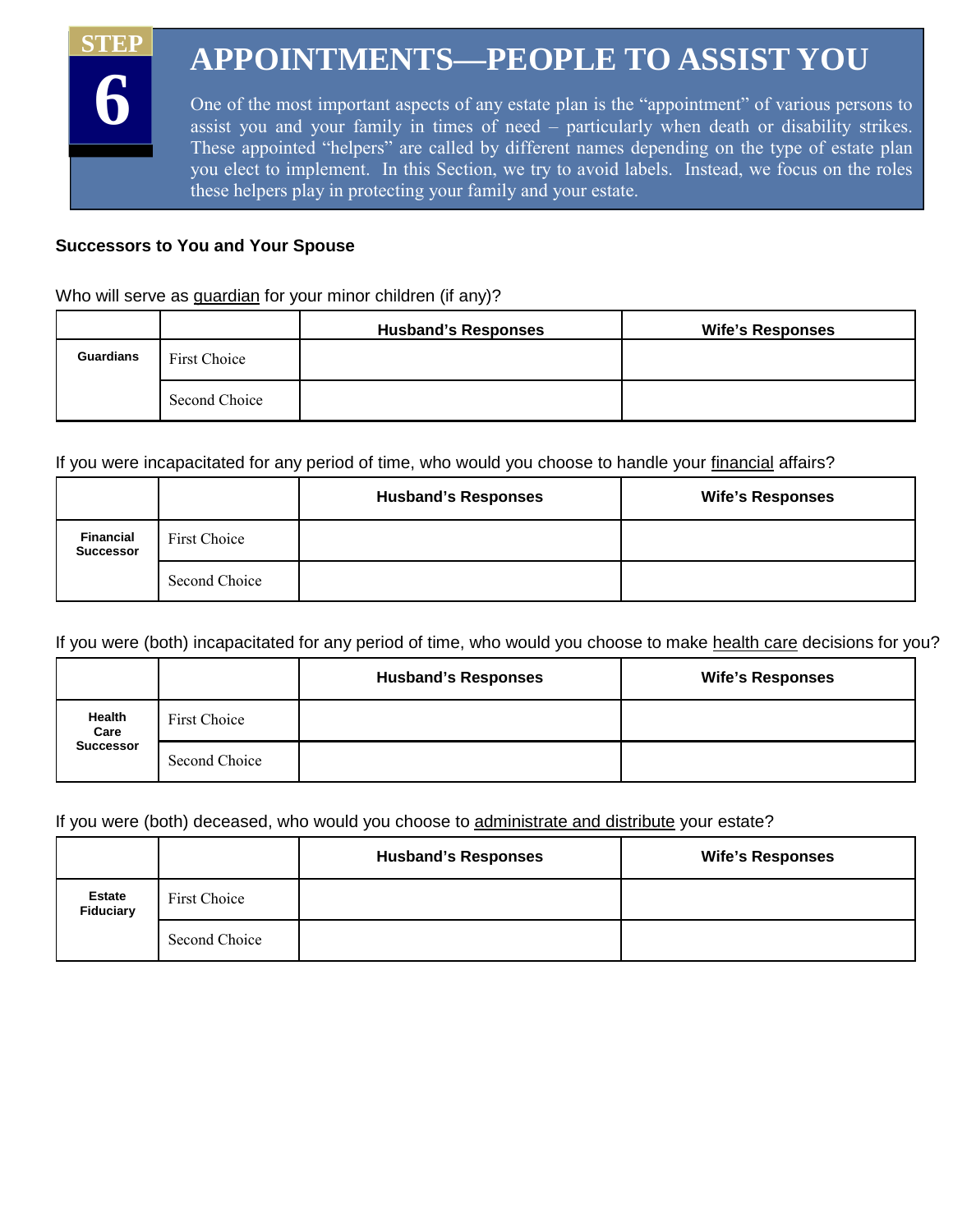

### **ASSET ASSESSMENT**

Determining the ownership, value and character of your assets is important to your estate and legacy plan. The title "ownership" is important for tax and transfer matters. The "value" will be significant in determining potential tax liability. The "character" is relevant in assessing the manner by which the asset can transfer.

#### **Assets Information**

The values listed are for discussion purposes only. A more accurate list will be obtained at a later date. You may use the back of this paper to continue a list in each category of asset.

To identify the Owner of an asset, use "JTS" for joint ownership with spouse; "JTO" for joint ownership with non-spouse; "H" for Husband as sole owner; "W" for Wife as sole owner; or "T" if owned by a revocable trust that you have created.

**Bank and Savings Accounts.** To identify type of account, use "CA" for checking account; "SA" for savings account; "CD" for certificate of deposit; "MM" for money market account. *Do not include IRAs or 401(k)s here*.

| <b>Financial Institution</b> | Owner | <b>Market Value</b> | <b>Type of Account</b> |
|------------------------------|-------|---------------------|------------------------|
| .,                           |       |                     |                        |
| 2.                           |       |                     |                        |
| $\mathfrak{I}.$              |       |                     |                        |
| 4.                           |       |                     |                        |
| $\mathcal{L}$                |       |                     |                        |

**Stocks, Bonds or Investment Accounts.** List any and all stocks and bonds you own. If held in a brokerage account, lump them together under each account*. Do not include IRAs or 401(k)*s.

| <b>Stock, Bond or Investment Acct</b> | Owner | <b>Market Value</b> | <b>Type of Plan</b> |
|---------------------------------------|-------|---------------------|---------------------|
| .,                                    |       |                     |                     |
|                                       |       |                     |                     |
| $\mathcal{L}$                         |       |                     |                     |
| 4.                                    |       |                     |                     |
| $\mathcal{D}$                         |       |                     |                     |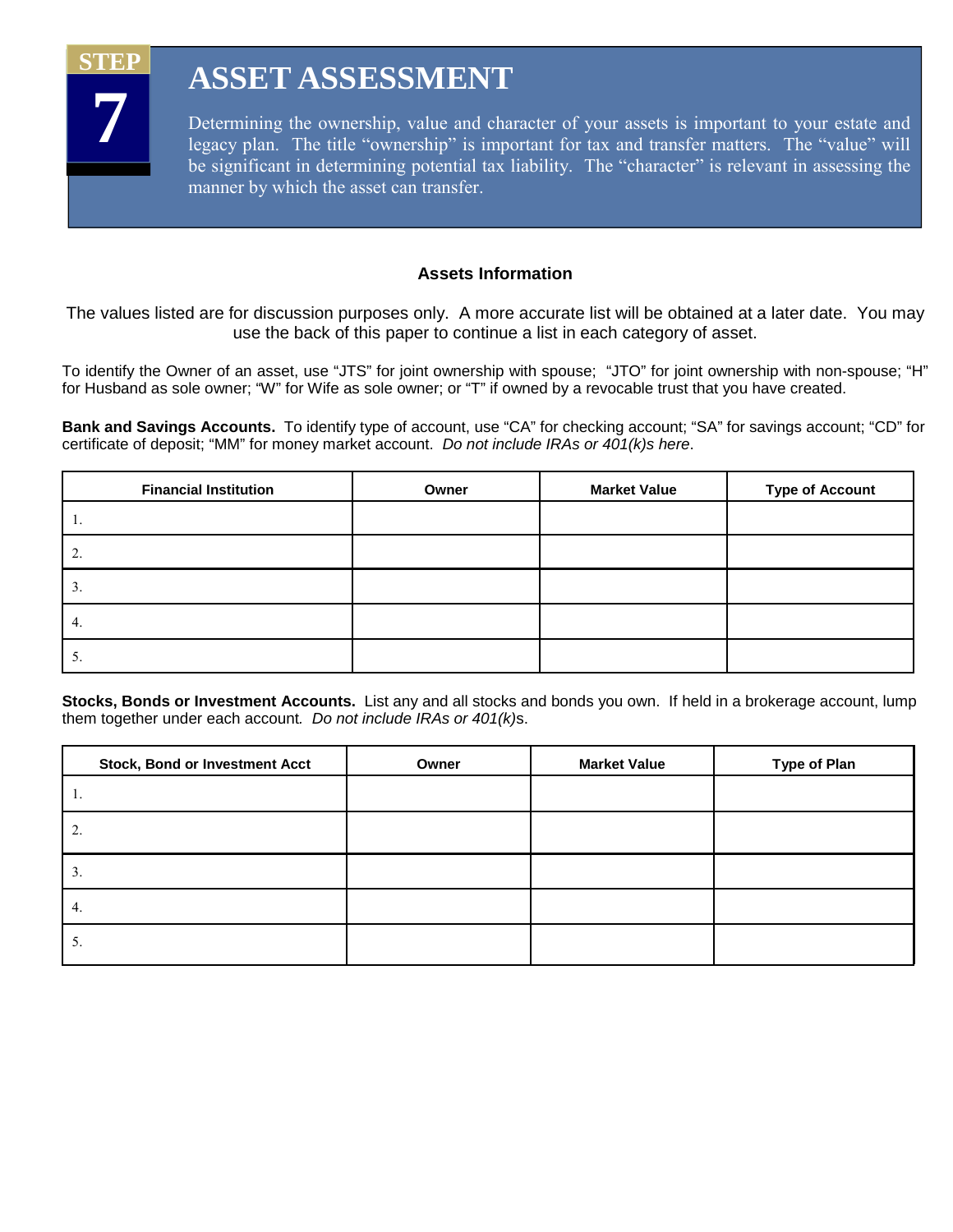**Retirement Accounts.** To identify type of account, use "P" for pension; "PS" for profit sharing; IRA, Roth IRA, SEP, or 401(k).

| <b>Custodial Institution</b> | Owner | <b>Market Value</b> | <b>Type of Plan</b> |
|------------------------------|-------|---------------------|---------------------|
| .,                           |       |                     |                     |
| 2.                           |       |                     |                     |
| $\mathfrak{I}.$              |       |                     |                     |
| 4.                           |       |                     |                     |
| $\mathcal{L}$                |       |                     |                     |

#### **Real Estate.**

|                       | Owner | <b>Market Value</b> | <b>Debt</b> |
|-----------------------|-------|---------------------|-------------|
| 1. Personal Residence |       |                     |             |
|                       |       |                     |             |
| $\mathfrak{I}.$       |       |                     |             |
| 4.                    |       |                     |             |
| J.                    |       |                     |             |

#### **Personal Property.**

| <b>Description</b>    | Owner | <b>Market Value</b> | <b>Debt</b> |
|-----------------------|-------|---------------------|-------------|
| 1. Autos              |       |                     |             |
| 2. Household Contents |       |                     |             |
| 3.                    |       |                     |             |
| 4.                    |       |                     |             |
|                       |       |                     |             |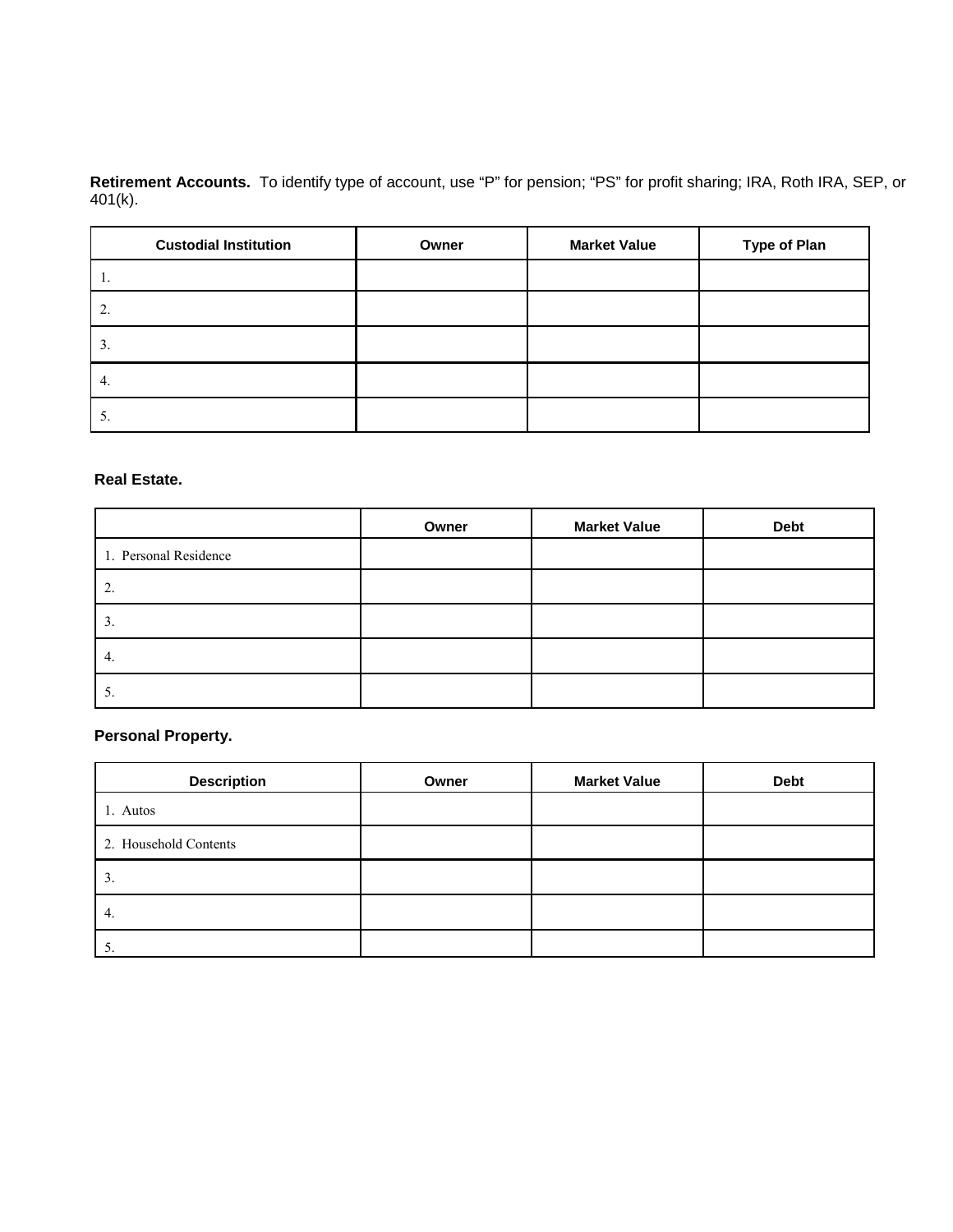**Life Insurance Policies and Annuities**. List the issuing company. To identify type of contract, use "T" for term insurance, "CV" for insurance policies having a cash value, "A" for annuities.

| <b>Insurance Company</b> | <b>Type</b> | Owner | <b>Insured</b> | <b>Cash Value</b> | <b>Death Benefit</b> |
|--------------------------|-------------|-------|----------------|-------------------|----------------------|
| Ι.                       |             |       |                |                   |                      |
| $\overline{2}$ .         |             |       |                |                   |                      |
| 3.                       |             |       |                |                   |                      |
| 4.                       |             |       |                |                   |                      |
| 5.                       |             |       |                |                   |                      |

**Other Property**. List other property that you have that does not fit into any other listed category. This may include an interest in a closely-held business, monies owed to you, etc.

| <b>Description</b> | Owner | <b>Market Value</b> |
|--------------------|-------|---------------------|
|                    |       |                     |
| ٠.                 |       |                     |
|                    |       |                     |
| -4.                |       |                     |
|                    |       |                     |

#### **Additional Documentation**

**General Document Request.** In some instances, it is necessary for us to review other documents before we can make planning recommendations. If possible, please bring with you to the Initial Interview the following documentation:

Copies of existing planning documents, including wills, trusts, powers of attorney, health care proxy, living wills, etc.

Copies of all deeds to real estate owned by you.

Copies of the most recent statements evidencing your ownership of bank accounts, investment accounts, retirement accounts, and annuities.

Prenuptial Agreement (if applicable).

Long-term care policies (if any).

Divorce Decree or Property Settlement Agreement for divorce under which continued obligations exist.